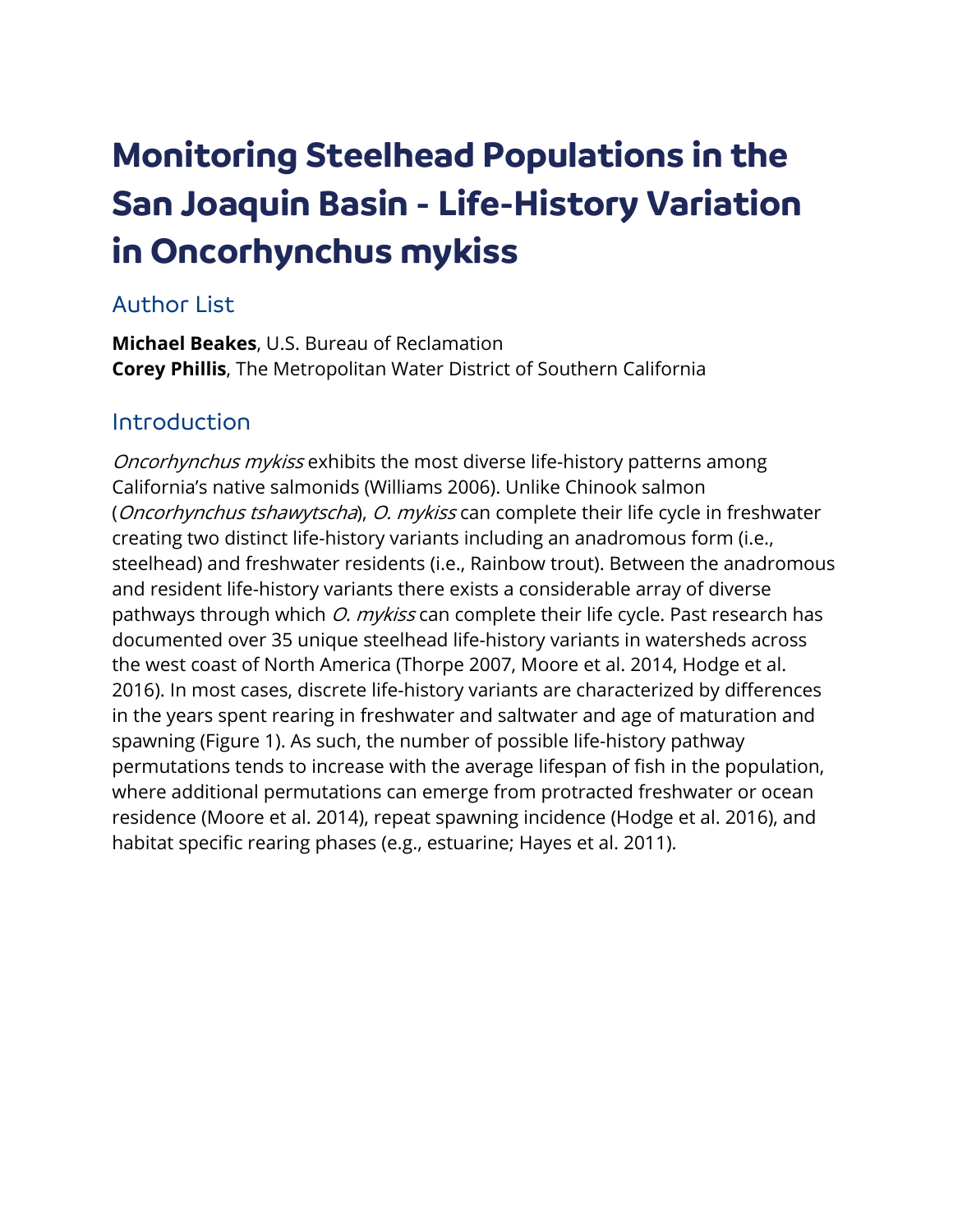

Figure 1. Conceptual illustration of 14 alternative *O. mykiss* life-history pathways that differ by years spent rearing in freshwater (F) or the ocean (O) prior to maturation and spawning (S). Note this illustration does not include life-history permutations resulting from repeat spawning, discrete habitat rearing phases, and/or fish that live beyond five years.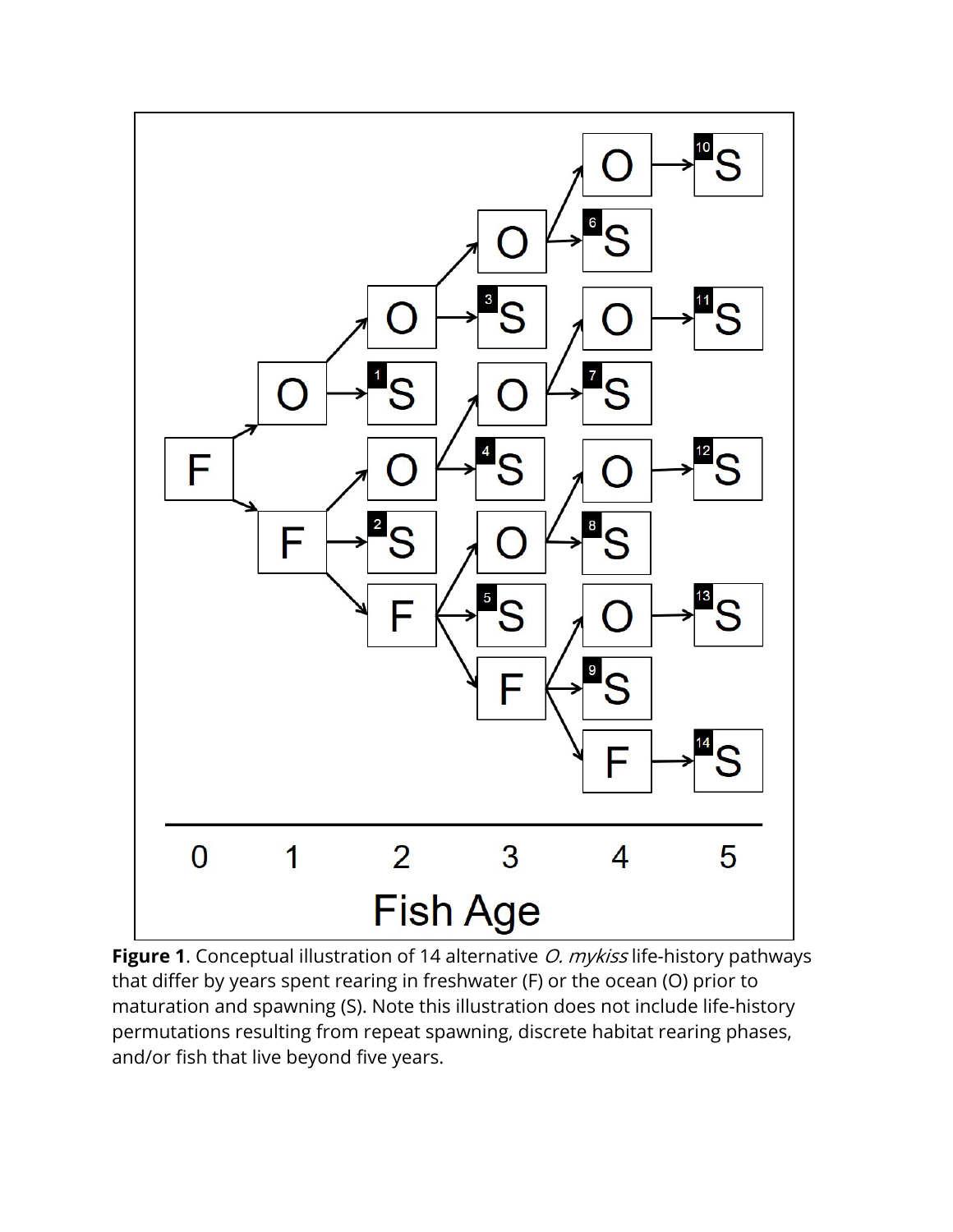A considerable body of research on *O. mykiss* life history variation has been completed since Shapovalov and Taft's seminal work in 1954. [Kendall](https://cdnsciencepub.com/doi/pdf/10.1139/cjfas-2014-0192) et al. (2015) published one of the more recent and comprehensive reviews of research on the topic of anadromy and residency in steelhead and rainbow trout. Reproducing a review comparable to Kendall et al. (2015) is beyond the scope of this document, thus here we sought to provide a summary of key concepts and conclusions discussed in Kendall et al. (2015) relevant to the California Central Valley. We encourage readers to see Kendall et al. (2015) for a more thorough and in-depth discussion of *O. mykiss* life-history expression.

## Patterns and Processes of *O. mykiss* Life-History Expression

The creation and maintenance of a distinct life-history pathway comes from complex interactions between the genetic makeup and internal condition of individual fish, and the external environment (Kendall et al. 2015). These interactions create variability in a fish's state during key developmental phases (Thorpe et al. 1998, Satterthwaite et al. 2009, 2010, Beakes et al. 2010) that impact its life-history trajectory (i.e., anadromy or residency, Figure 2). As a result, genetically dissimilar fish in the same environment, or genetically similar fish in different environments, may all end up on different life-history trajectories.

Disparate life-history pathways have tradeoffs in potential costs and benefits for individual fish and their expected life-time fitness (e.g., Satterthwaite et al. 2009, 2010). In general, the costs of freshwater residency for females include smaller size at maturation leading to lower fecundity, smaller egg size, smaller suitable spawning gravel sizes and shallower redds that may be more susceptible to scour. In males these costs are associated with decreased competitive advantage and female choice compared to their anadromous counterparts (Kendall et al. 2015), which can lead to fewer mating opportunities and spawning with smaller females in a given year. The benefits conferred through the resident life-history pathway include reduced mortality risks during migration and at sea and increased chance of iteroparity for both sexes. The costs of anadromy include increased mortality risks during migration and at sea, older age at maturation and decreased chance of iteroparity for both sexes. Whereas the benefits of anadromy include accelerated growth and large body size attained at sea, which leads to increased fecundity and egg size, wider range of suitable spawning gravels for females, and enhanced competitive advantage for mate selection relative to their resident counterparts for males.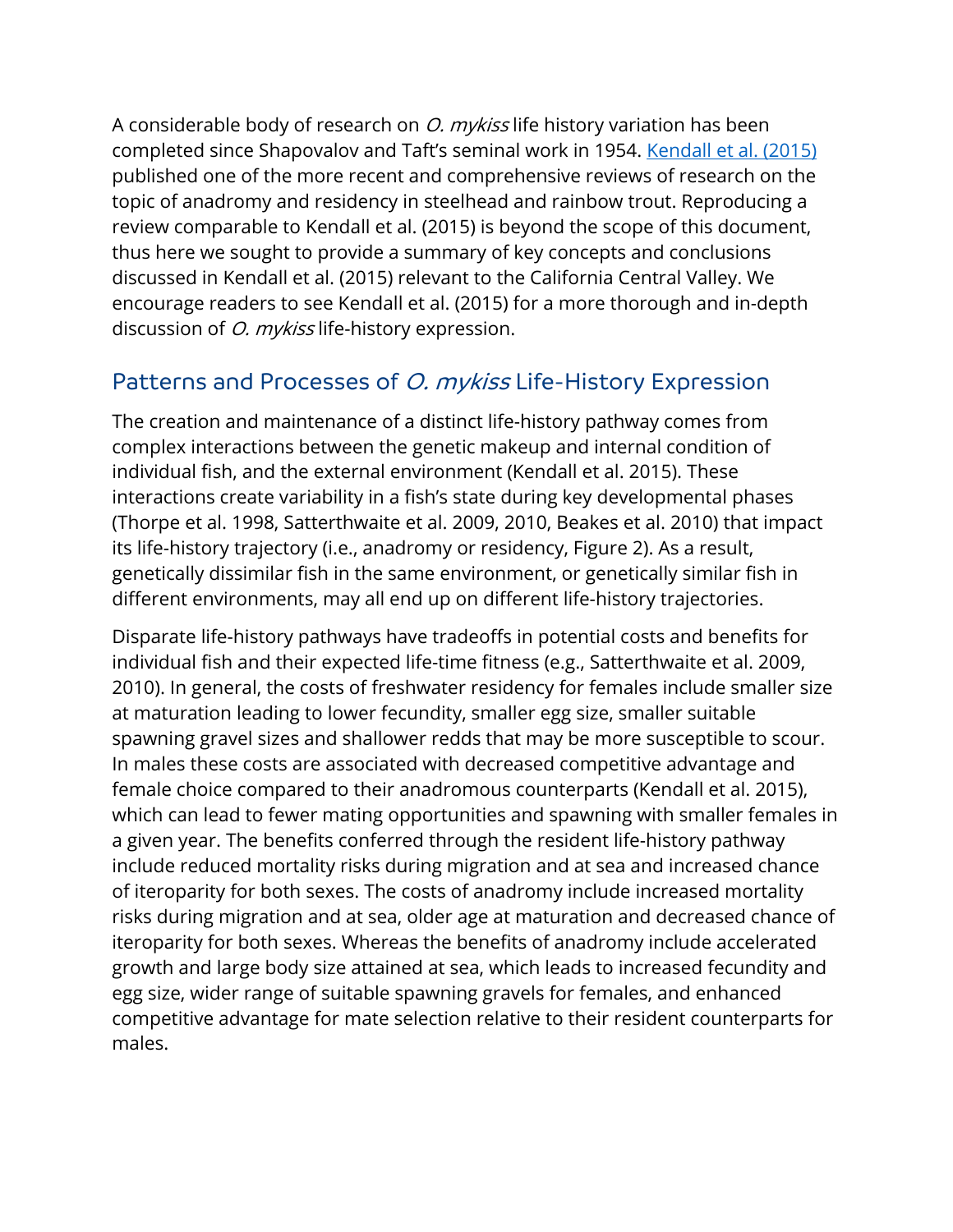

**Figure 2.** Pathway diagram illustrating how genetic makeup and the environment interact to alter fish condition and subsequent life-stage transitions such as maturation in freshwater or migration to sea.

The patterns of aquatic productivity and the physical challenges associated with migration (e.g., environmental gradient, flow, temperature, predation risk) form an adaptive landscape on which anadromy evolves and environmental conditions provide proximate cues for whether it is expressed. In partially anadromous species, like O. mykiss, the expression of anadromy is in part influenced by the cost of migration. Specifically, when migration distance, elevation gained, or risk of mortality is high during migration, the anadromous contingents within a species is expected to become less common (Hendry et al., 2004, McMillan et al., 2007). Even where latitude or migratory difficulty are approximately equal, differences in habitat characteristics and growing conditions of adjacent watersheds can generate divergent rates of anadromy (Pavlov et al. 2011, Finstad and Hein 2012, Berejikian et al. 2013, Kendall et al. 2015). This adaptive landscape has driven the local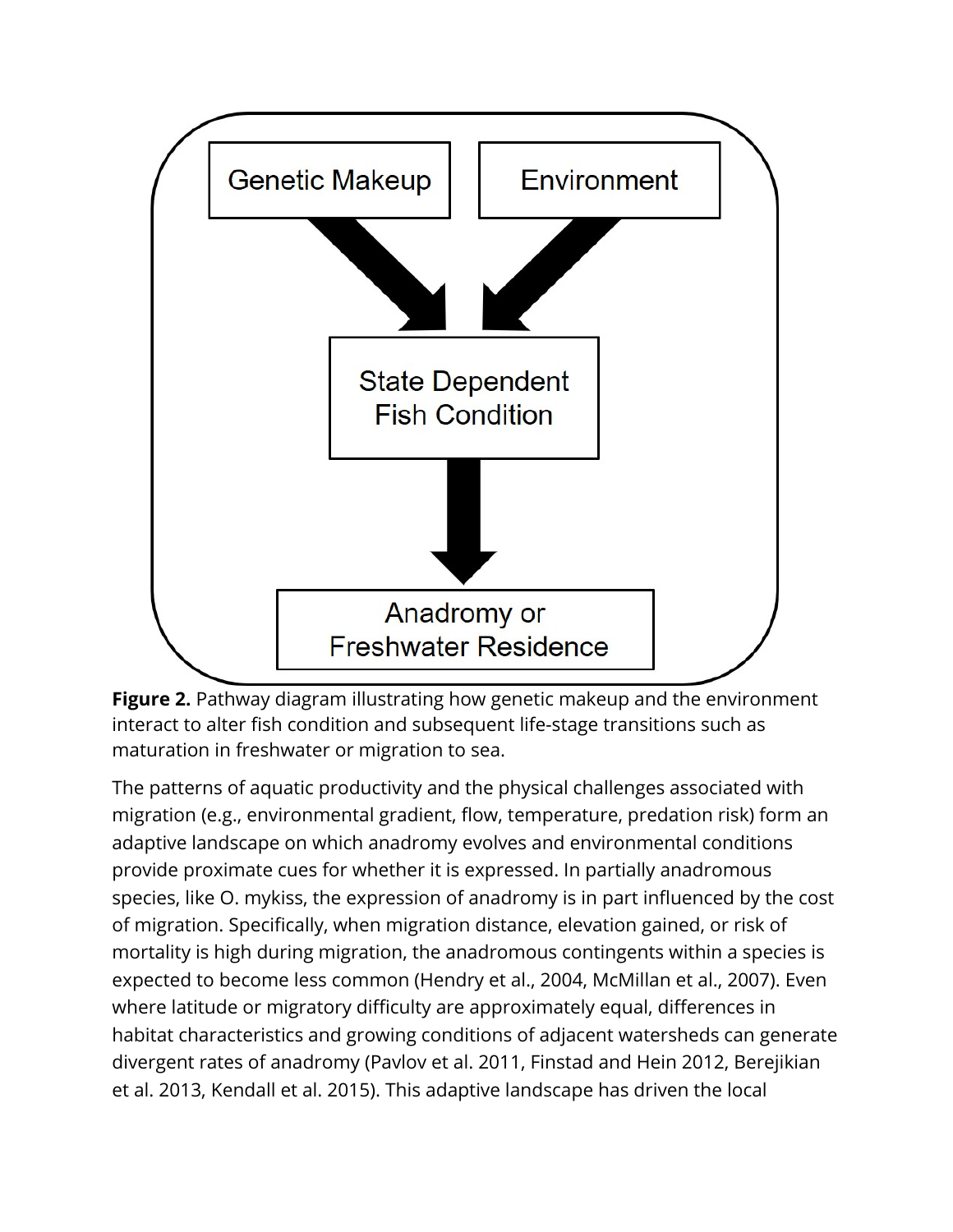adaptation of many different anadromous life-history strategies (e.g., Quinn 2005). Heritable differences in traits associated with migration (e.g. size-at-migration, ageat-migration, timing of migration, morphology of migrants) have been documented for many populations (Carlson and Seamons 2008), including heritability of migration (e.g. steelhead populations in Alaska,  $h^2$  = 0.73 (Thrower et al. 2004) and California,  $h^2$  = 0.91 (Phillis et al. 2016).

Environmental conditions also influence the expression of anadromy in partially anadromous populations. Food availability, water temperature, and stream flow have been associated with patterns of anadromy in *O. mykiss*. For example, low and variable summer stream flows produce warmer temperatures and greater competition for food as suitable habitat contracts. As the conditions become growth-limiting due to density-dependent competition or increasing metabolic demands of the individual anadromy becomes more common (Pearsons et al., 2008, Courter et al., 2009, Berejikian et al., 2013). Body size or growth rate is often considered a proxy for growth conditions, but whether anadromy is expressed will depend on the context. Faster growth has been associated with anadromy in field and lab experiments, however, cooler temperatures and lower individual metabolic rates produce higher rates of freshwater maturation for equivalent somatic growth, particularly in females (McMillan et al., 2012, Sloat and Reeves 2014).

In reality, the propensity of individuals to adopt the steelhead phenotype is the product of interactions between genetic and environmental controls (Figure 3). Further, recent research has shown some gene complexes associated with anadromy (e.g., Omy5) indirectly impact life-history expression through mediation of early somatic growth rates (Kelson et al. 2020). The indirect genetic control on migration in O. mykiss can be described as a reaction norm wherein expression of the migratory tactic is dependent on an individual's status (the integration of the environment experienced) relative to a genetically-controlled threshold state (Tomkins and Hazel 2007, Hutchings 2011, Pulido 2011, Dodson et al. 2013). Growth rate and body-size thresholds above which emigration takes place have been described theoretically (Thorpe et al. 1998, Rikardsen et al. 2004, Mangel and Satterthwaite 2008) and documented empirically for several salmonid species, including steelhead (Thrower et al. 2004, Satterthwaite et al. 2010, Beakes et al. 2010, Phillis et al. 2016). The outcome of these genotype-environment interactions will vary within populations (e.g. males vs. females) and between populations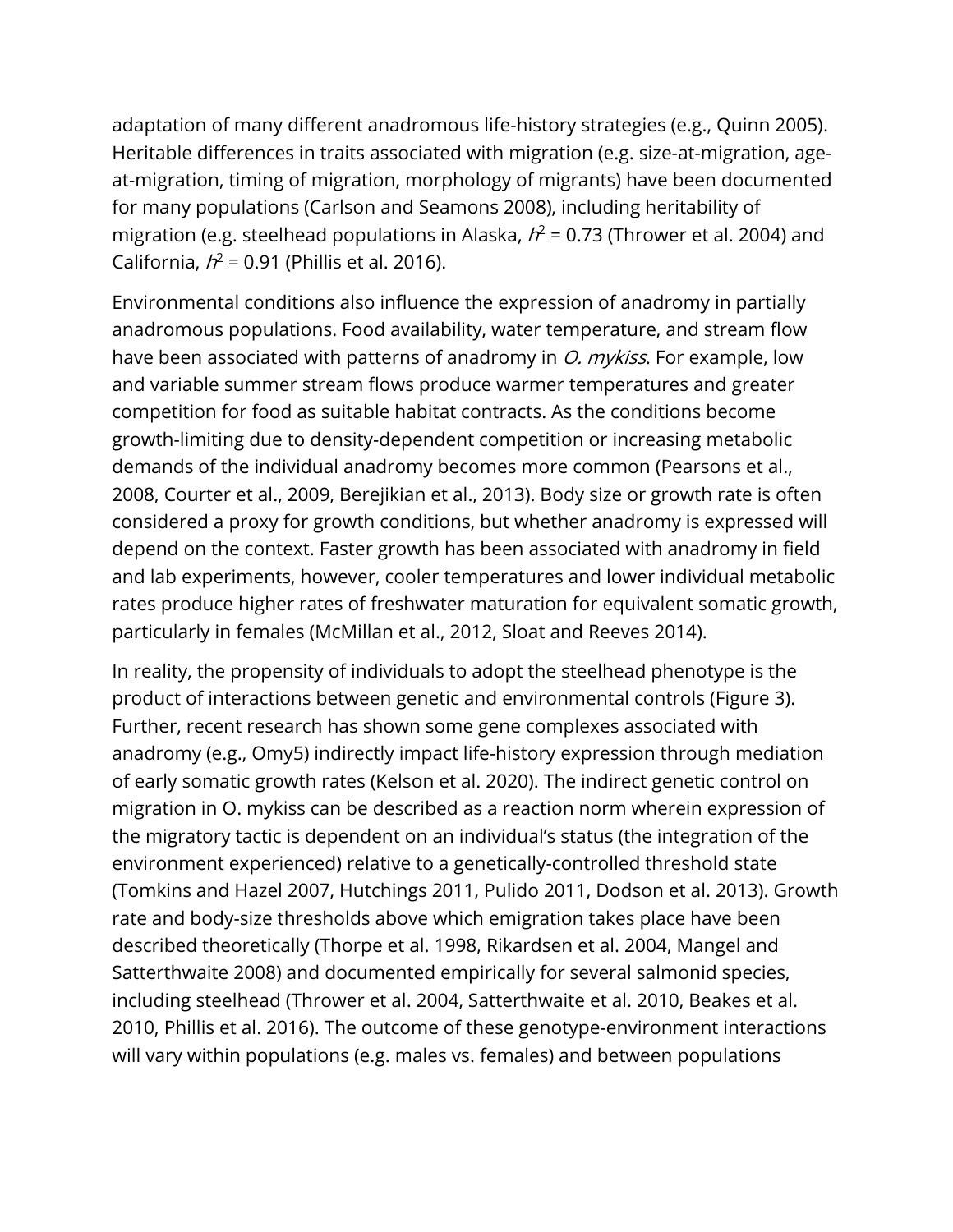according to the costs and benefits of seaward migration versus freshwater residency for any given system.

## Knowledge Gaps and Next Steps

Although we have learned much about the patterns and processes that drive lifehistory variation in  $O$ . *mykiss* there is still a lot we don't fully understand. This is especially true in the California Central Valley where research and monitoring of O. mykiss has been spatiotemporally inconsistent in past decades and often ancillary to other species on which monitoring programs are focused (Eilers 2010). Thus, resolving uncertainty will be critical for developing a juvenile production estimate and other useful management metrics for the anadromous contingent of Central Valley *O. mykiss* populations. Uncertainties and knowledge gaps include but are not limited to three broad categories: 1) importance of non-natal habitats in supporting divergent life-history types (e.g., intermittent streams and the Bay-Delta), 2) O. mykiss genetics (e.g., Omy5) as a tool for management and predicting anadromy (e.g., Kelson et al. 2019), and 3) the effects of water management, salmon management, and climate change on the environmental and genetic controls of steelhead life-history diversity. By coordinating and focusing future research and monitoring on management-relevant questions within the categories listed above we will accelerate our learning and improve management of California Central Valley O. mykiss.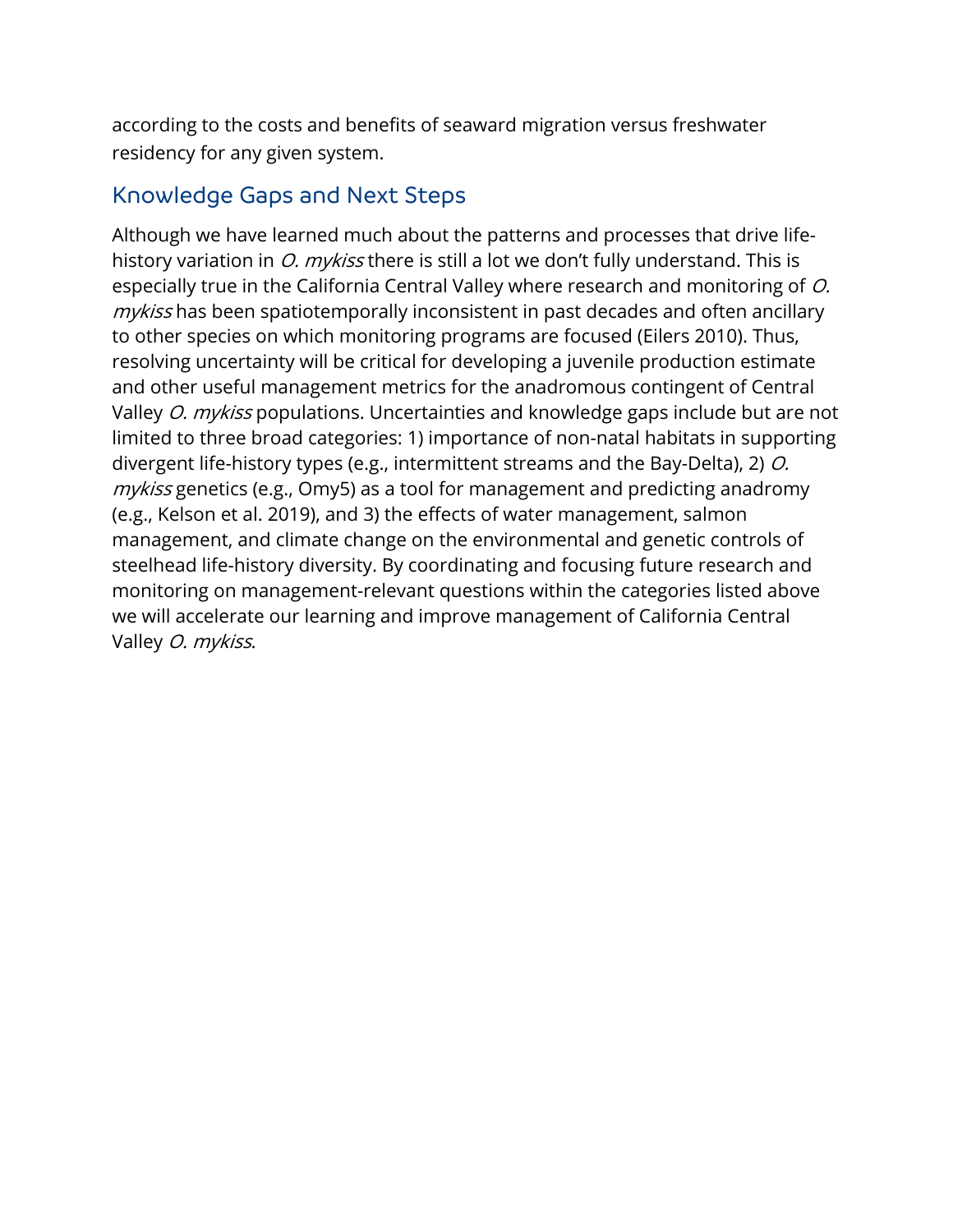

**Figure 3.** The environmental threshold model of partial anadromy. Partial anadromy as a threshold trait (adapted from Hazel et al. 1990). (a) The decision to migrate is determined by an individual's state (here inferred from body size) relative to a threshold switch point (vertical lines). (b) Genotypes for the threshold vary continuously within a population following some distribution  $(g_1;$  here depicted as a normal distribution). Individuals will migrate if their threshold size is less than their body size. Body size varies with the environment (dashed vertical lines); therefore, the number of individuals that migrate in environment 1 ( $e_1$ ) is a subset of those individuals that migrate in environment 2 (e<sub>2</sub>). (c) A second population with a more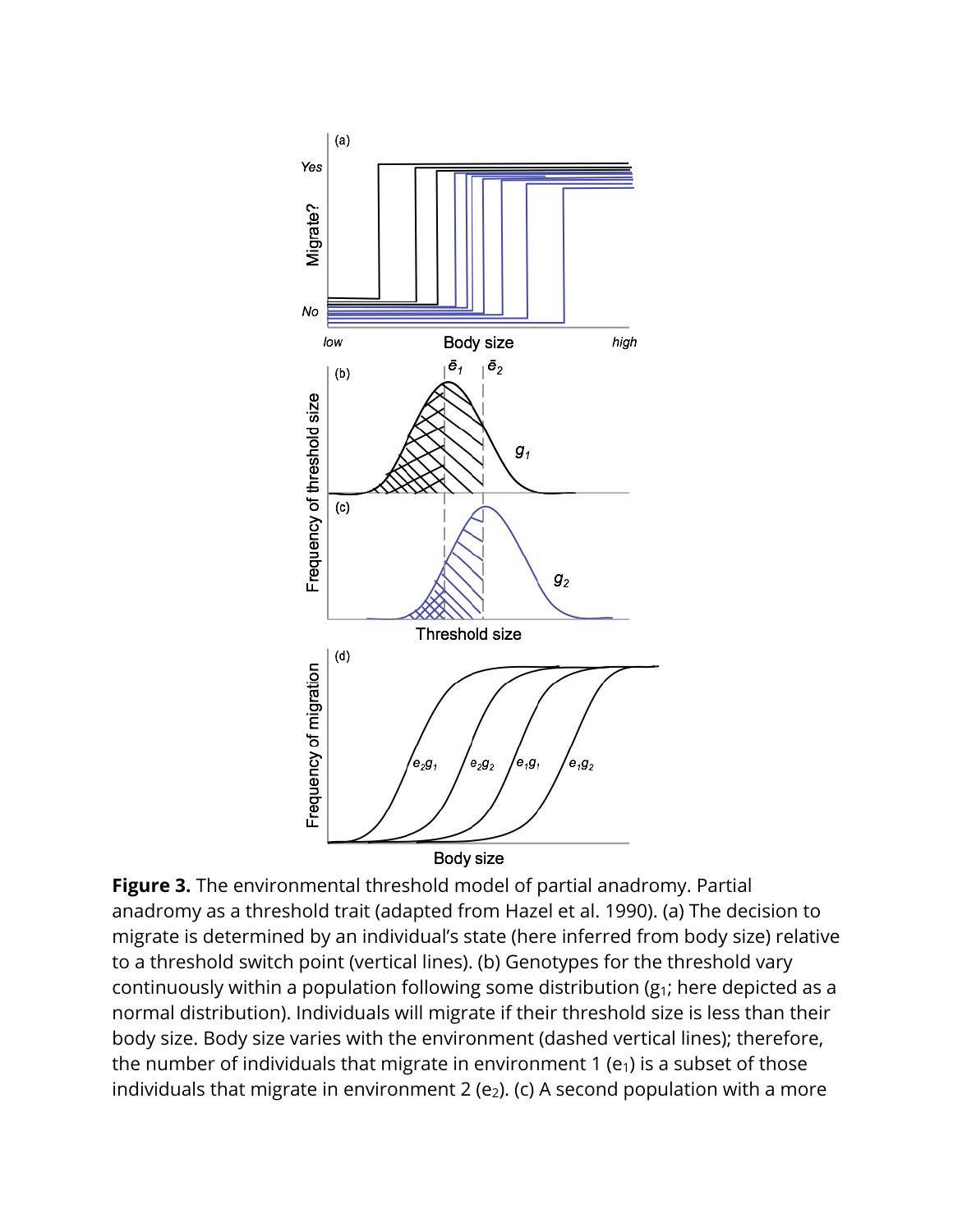costly seaward migration or more favorable freshwater conditions selects for individuals with larger threshold sizes  $(g_2;$  blue lines in (a)) resulting in fewer migrants in each environment. (d) The number of migrants in a population takes on a cumulative frequency distribution.

## References

Beakes, M.P., Satterthwaite, W.H., Collins, E.M., Swank, D.R., Merz, J.E., Titus, R.G., Sogard, S.M. and Mangel, M., 2010. Smolt transformation in two California steelhead populations: effects of temporal variability in growth. Transactions of the American Fisheries Society, 139(5), pp.1263-1275.

Berejikian, B.A., Campbell, L.A. and Moore, M.E., 2013. Large-scale freshwater habitat features influence the degree of anadromy in eight Hood Canal Oncorhynchus mykiss populations. Canadian Journal of Fisheries and Aquatic Sciences, 70(5), pp.756-765.

Carlson, S.M. and Seamons, T.R., 2008. A review of quantitative genetic components of fitness in salmonids: implications for adaptation to future change. Evolutionary Applications, 1(2), pp.222-238.

Courter, I., Justice, C., and Cramer, S. 2009. Flow and temperature effects on life history diversity of Oncorhynchus mykiss in the Yakima River basin. Cramer Fish Sciences, Gresham, Ore.

Dodson, J.J., Aubin‐Horth, N., Thériault, V. and Páez, D.J., 2013. The evolutionary ecology of alternative migratory tactics in salmonid fishes. Biological Reviews, 88(3), pp.602-625.

Eilers, C.D. 2010. Review of present steelhead monitoring programs in the California Central Valley May 2008. Fisheries Branch Administrative Report Number: 2010-1

Finstad, A.G. and Hein, C.L., 2012. Migrate or stay: terrestrial primary productivity and climate drive anadromy in Arctic char. Global Change Biology, 18(8), pp.2487- 2497.

Hayes, S.A., Bond, M.H., Hanson, C.V., Jones, A.W., Ammann, A.J., Harding, J.A., Collins, A.L., Perez, J. and MacFarlane, R.B., 2011. Down, up, down and "smolting" twice? Seasonal movement patterns by juvenile steelhead (Oncorhynchus mykiss) in a coastal watershed with a bar closing estuary. Canadian Journal of Fisheries and Aquatic Sciences, 68(8), pp.1341-1350.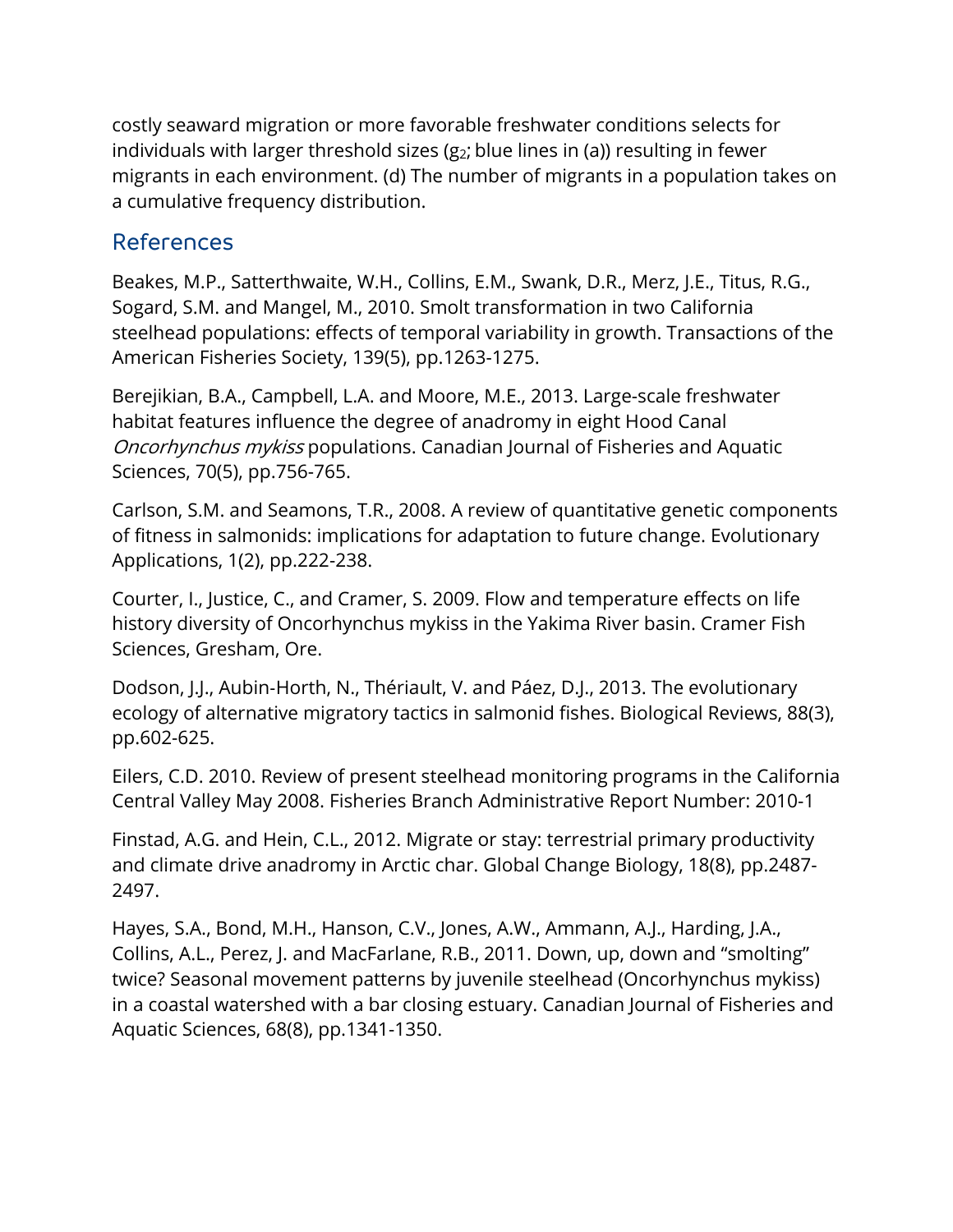Hazel, W.N., Smock, R., and Johnson, M.D. 1990. A polygenic model for the evolution and maintenance of conditional strategies. Proc. R. Soc. B Biol. Sci. 242: 181–187. doi:10.1098/rspb.1990.0122.

Hendry, A.P., Bohlin, T., Jonsson, B., and Berg, O.K. 2004. To sea or not to sea? Anadromy versus non-anadromy in salmonids. In Evolution illuminated: salmon and their relatives. Edited by A.P. Hendry and S.C. Stearns. Oxford University Press, Oxford. pp. 92–125.

Hodge, B.W., Wilzbach, M.A., Duffy, W.G., Quiñones, R.M. and Hobbs, J.A., 2016. Life history diversity in Klamath River steelhead. Transactions of the American Fisheries Society, 145(2), pp.227-238.

Hutchings, J.A., 2011. Old wine in new bottles: reaction norms in salmonid fishes. Heredity, 106(3), pp.421-437.

Kelson, S.J., Miller, M.R., Thompson, T.Q., O'Rourke, S.M. and Carlson, S.M., 2019. Do genomics and sex predict migration in a partially migratory salmonid fish, Oncorhynchus mykiss? Canadian Journal of Fisheries and Aquatic Sciences, 76(11), pp.2080-2088.

Kelson, S.J., Carlson, S.M. and Miller, M.R., 2020. Indirect genetic control of migration in a salmonid fish. Biology letters, 16(8), p.20200299.

Kendall, N.W., McMillan, J.R., Sloat, M.R., Buehrens, T.W., Quinn, T.P., Pess, G.R., Kuzishchin, K.V., McClure, M.M. and Zabel, R.W., 2015. Anadromy and residency in steelhead and rainbow trout (*Oncorhynchus mykiss*): a review of the processes and patterns. Canadian Journal of Fisheries and Aquatic Sciences, 72(3), pp.319-342.

Mangel, M. and Satterthwaite, W.H., 2008. Combining proximate and ultimate approaches to understand life history variation in salmonids with application to fisheries, conservation, and aquaculture. Bulletin of Marine Science, 83(1), pp.107- 130.

McMillan, J.R., Katz, S.L. and Pess, G.R., 2007. Observational evidence of spatial and temporal structure in a sympatric anadromous (winter steelhead) and resident rainbow trout mating system on the Olympic Peninsula, Washington. Transactions of the American Fisheries Society, 136(3), pp.736-748.

McMillan, J.R., Dunham, J., Reeves, G.H., Mills, J.S., and Jordan, C.E. 2012. Individual condition and stream temperature influence early maturation of rainbow and steelhead trout, Oncorhynchus mykiss. Environmental Biology of Fishes, 93: 343– 355. doi:10.1007/s10641-011-9921-0.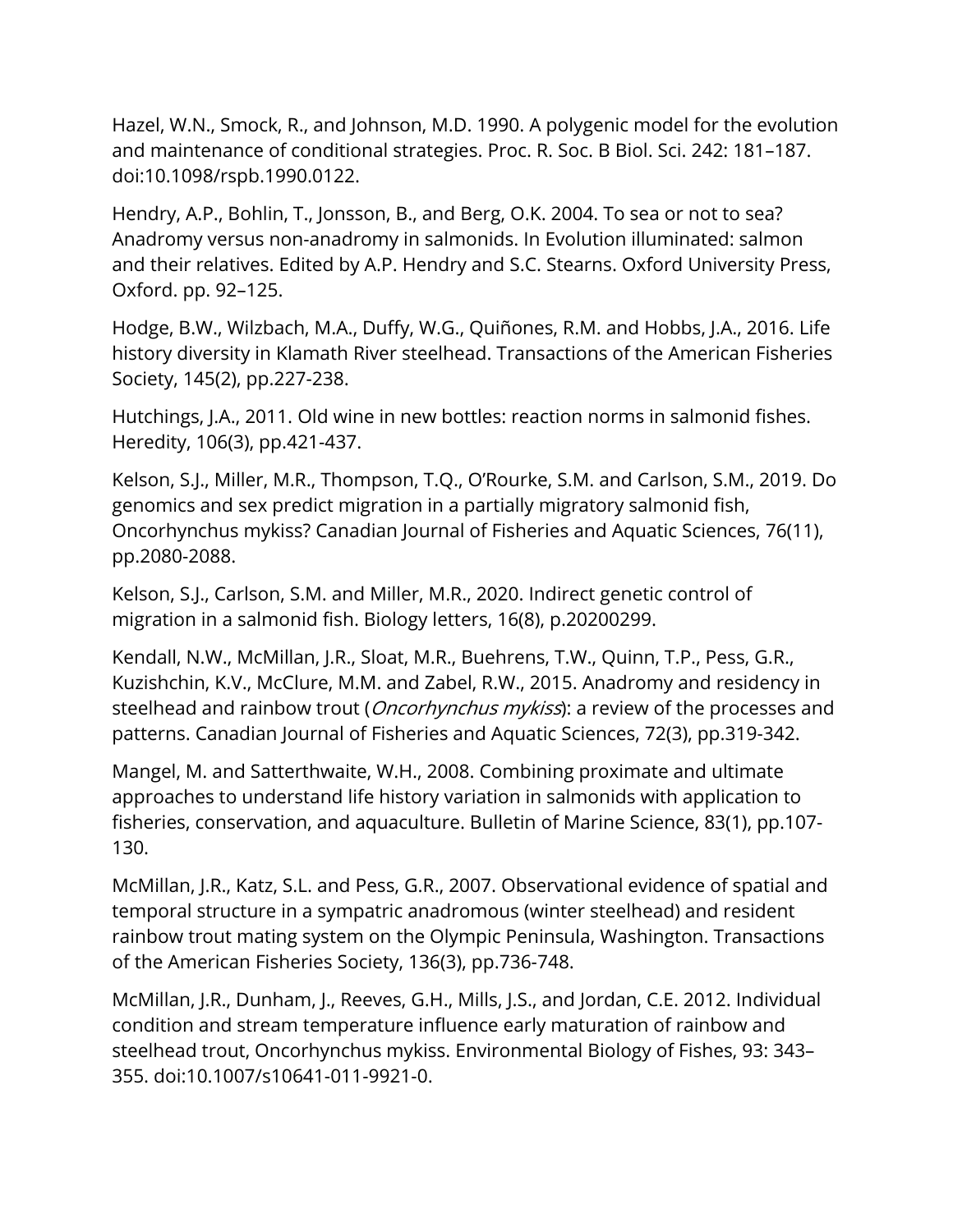Moore, J.W., Yeakel, J.D., Peard, D., Lough, J. and Beere, M., 2014. Life‐history diversity and its importance to population stability and persistence of a migratory fish: steelhead in two large North American watersheds. Journal of Animal Ecology, 83(5), pp.1035-1046.

Pearsons, T.N., Temple, G.M., Fritts, A.L., Johnson, C.L., and Webster, T.D. 2008. Ecological interactions between non-target taxa of concern and hatchery supplemented salmon, 2007 Annual Report Project number 1995-063-25. Washington Department of Fish and Wildlife.

Phillis, C.C., Moore, J.W., Buoro, M., Hayes, S.A., Garza, J.C. and Pearse, D.E., 2016. Shifting thresholds: rapid evolution of migratory life histories in steelhead/rainbow trout, Oncorhynchus mykiss. Journal of Heredity, 107(1), pp.51-60.

Pulido, F., 2011. Evolutionary genetics of partial migration–the threshold model of migration revis (it) ed. Oikos, 120(12), pp.1776-1783.

Quinn, T.P. 2005. The behavior and ecology of Pacific salmon and trout. University of Washington Press, Seattle, Wash.

Rikardsen, A.H., Haugland, M., Bjørn, P.A., Finstad, B., Knudsen, R., Dempson, J.B., Holst, J.C., Hvidsten, N.A. and Holm, M., 2004. Geographical differences in marine feeding of Atlantic salmon post‐smolts in Norwegian fjords. Journal of Fish Biology, 64(6), pp.1655-1679.

Satterthwaite, W.H., Beakes, M.P., Collins, E.M., Swank, D.R., Merz, J.E., Titus, R.G., Sogard, S.M. and Mangel, M., 2009. Steelhead life history on California's central coast: insights from a state-dependent model. Transactions of the American Fisheries Society, 138(3), pp.532-548.

Satterthwaite, W.H., Beakes, M.P., Collins, E.M., Swank, D.R., Merz, J.E., Titus, R.G., Sogard, S.M. and Mangel, M., 2010. State‐dependent life history models in a changing (and regulated) environment: steelhead in the California Central Valley. Evolutionary Applications, 3(3), pp.221-243.

Shapovalov, L. and Taft, A.C., 1954. The life histories of the steelhead rainbow trout (Salmo gairdneri gairdneri) and silver salmon (Oncorhynchus kisutch): with special reference to Waddell Creek, California, and recommendations regarding their management (p. 575). Sacramento, California, USA: California Department of Fish and Game.

Sloat, M.R., and Reeves, G.H. 2014. Individual condition, standard metabolic rate, and rearing temperature influence steelhead and rainbow trout (*Oncorhynchus*